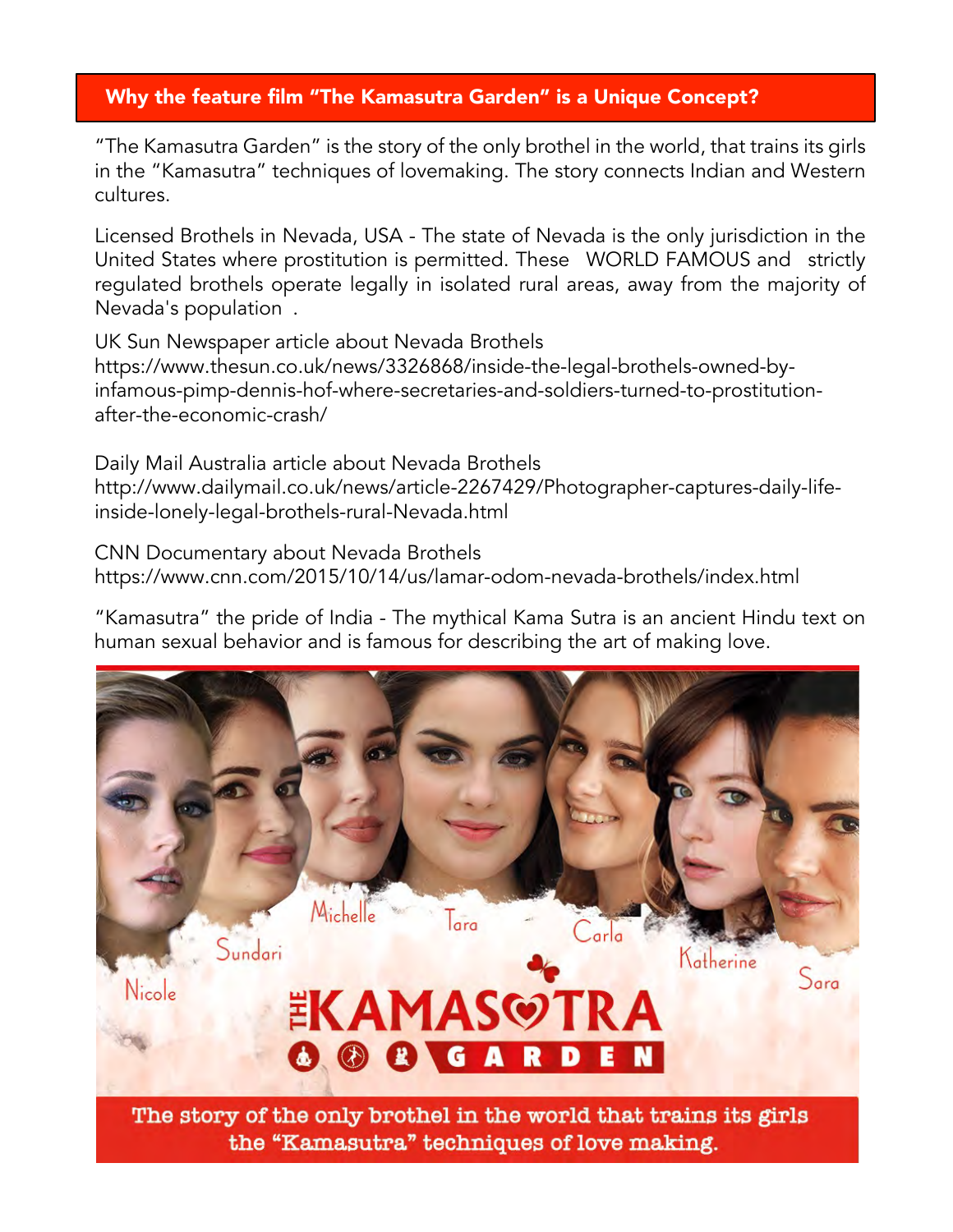Over 15 Million Trailer Views - Over 250,000 Facebook followers "The Kamasutra Garden" online trailers has got over 15 MILLION views and the Facebook page has over 250,000 followers. The official film website www.kamasutragarden.com - has got over 150,000 hits in an year. This small indie film "The Kamasutra Garden" is more popular worldwide that many studio films that have spend millions in production and marketing. The film is releasing in INDIA and SAARC countries by leading distribution company E4 Entertainment and is expected to release in over 1000 screens across India.

Leading Indian and International Press writeups about "The Kamasutra Garden"

http://m.manoramaonline.com/movies/hollywood/2017/11/29/the-kamasutra-gardentrailer.html

http://www.marunadanmalayali.com/news/special-report/kamasuthra-gardenhollywood-91109

http://www.indiawest.com/news/global\_indian/creators-of-the-kamasutra-garden-urge-worldleaders-to-promote/article\_05b4287c-f253-11e6-ba42-efd7bda727a2.html

http://www.bharattimes.com/2016/07/30/malayalees-hollywood-venture-kamasutra/

http://www.fox13news.com/news/local-news/filmmakers-hope-bill-could-bring-production-to-fl

http://www.indiawest.com/entertainment/global/the-kamasutra-garden-being-filmed-in-losangeles-florida/article\_ddb2cefe-446b-11e6-b933-d799e26ebfc6.html

http://malayalam.webdunia.com/article/film-gossip-in-malayalam/the-kamasutra-gardenofficial-trailer-117120100037\_1.html

https://theprimetime.in/the-garden-official-trailer-2017-comedy-movie/

https://enewschannels.com/in-a-new-movie-the-kamasutra-garden-brings-las-vegas-nightlifeand-kama-sutra-together/

http://www.newscoopz.com/kamasutra-started-filming-in-hollywood/

Former WWE / WCW star and NXT head trainer **Bill DeMott** stars in the film, "The Kamasutra Garden". Bill De Mott is a professional wrestler, actor and a road agent.

https://wrestlingrumors.net/former-nxt-demott-film/

http://www.wrestlinginc.com/wi/news/2017/1204/634648/konnan-departs-crash/

https://411mania.com/wrestling/various-news-konnan-exits-crash-lucha-bill-demott-gets-filmrole/

http://www.wrestlinginc.com/wi/news/2015/0309/590191/erick-rowan-wrestlemania-31-role/

https://www.wweplay.com/konnan-departs-crash-former-wwe-star-plays-brothel-owner-in-newmovie-video-jim-ross-knokx-pro/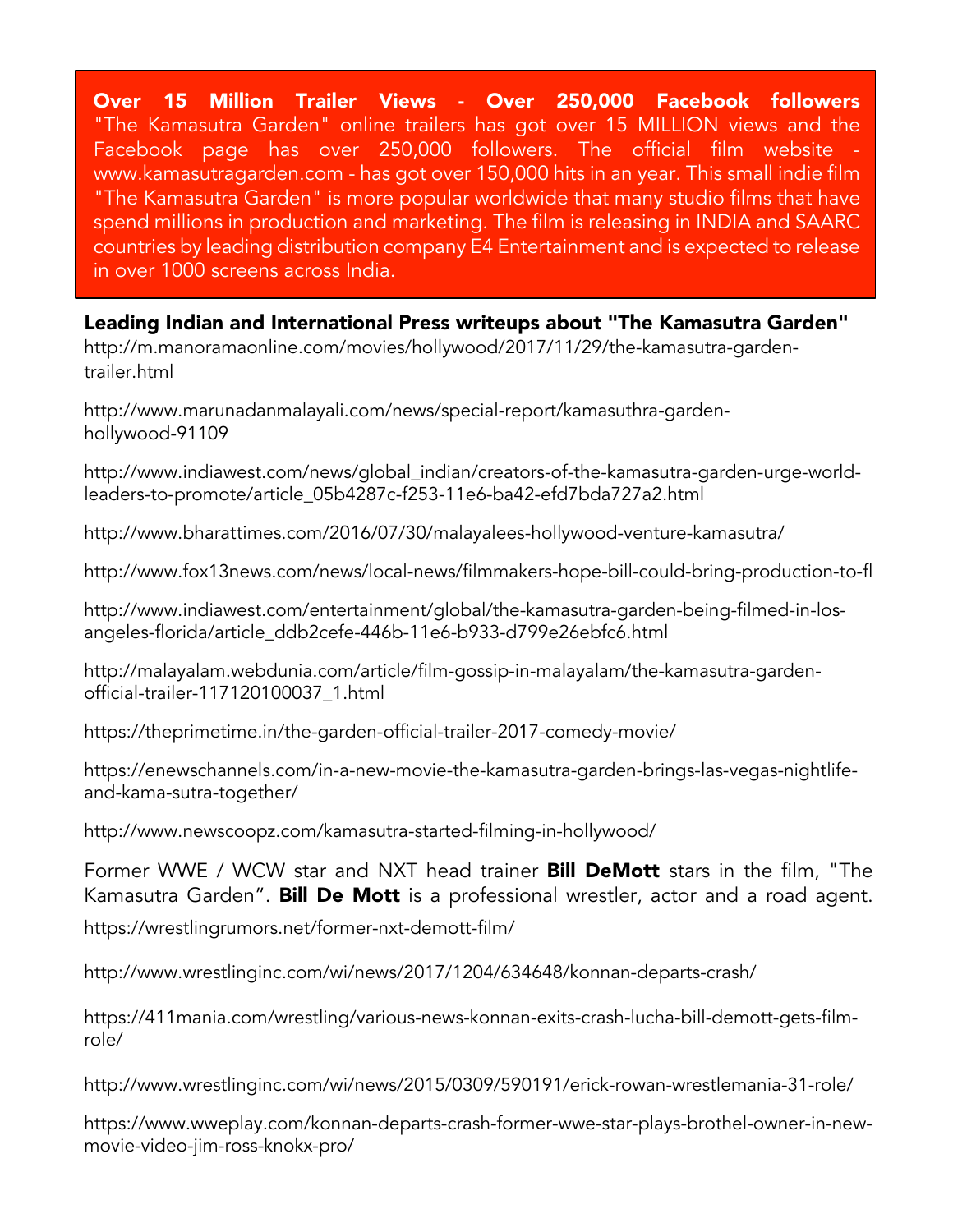# Who is the target demographic and how will you specifically reach them locally?

Earning attention is the core of the idea - "the future of communications".As the film "The Kamasutra Garden" has a unique storyline - the film and the title is memorable and can be marketed easily with very less marketing cost. The target viewer segment for "The Kamasutra Garden" is 18-30 age group which are among the most active age group that watch movie in a theater or in an online streaming or rental platform. The strategy to attract "target market" includes advertising and paid promotions to:

- 1. Young adults 18 30 years old
- 2. Viewers of Playboy Channels, MTV, Teen Dramas, Cable (HBO, Showtime, etc) etc
- 3. Visitors of Dating Websites and Adult Friend Finder website
- 4. Social Media Instagram, Facebook, Youtube, etc
- 5. T-Shirts Kamasutra T-shirts can be distributed in theaters and campuses

A reserach about the frequency of going to the movies in the U.S. 2018, by age https://www.statista.com/statistics/538259/frequency-going-to-the-movies-age-usa/ The target market of "The Kamasutra Garden" which is 18 - 30 years old has the high frequency of going to movies once a week or more.

#### Will you be promoting on YouTube and specifically how?

Have over 15 MILLION Views for "The Kamasutra Garden" Official Trailer Links (official 5 trailer links). The trailers are also shared by hundreds of youtube channels.

#### https://www.youtube.com/results?search\_query=The+Kamasutra+Garden+

We are willing to do paid promotions in the cities where movie is releasing to Youtube visitors targeting to local movie fans and community.

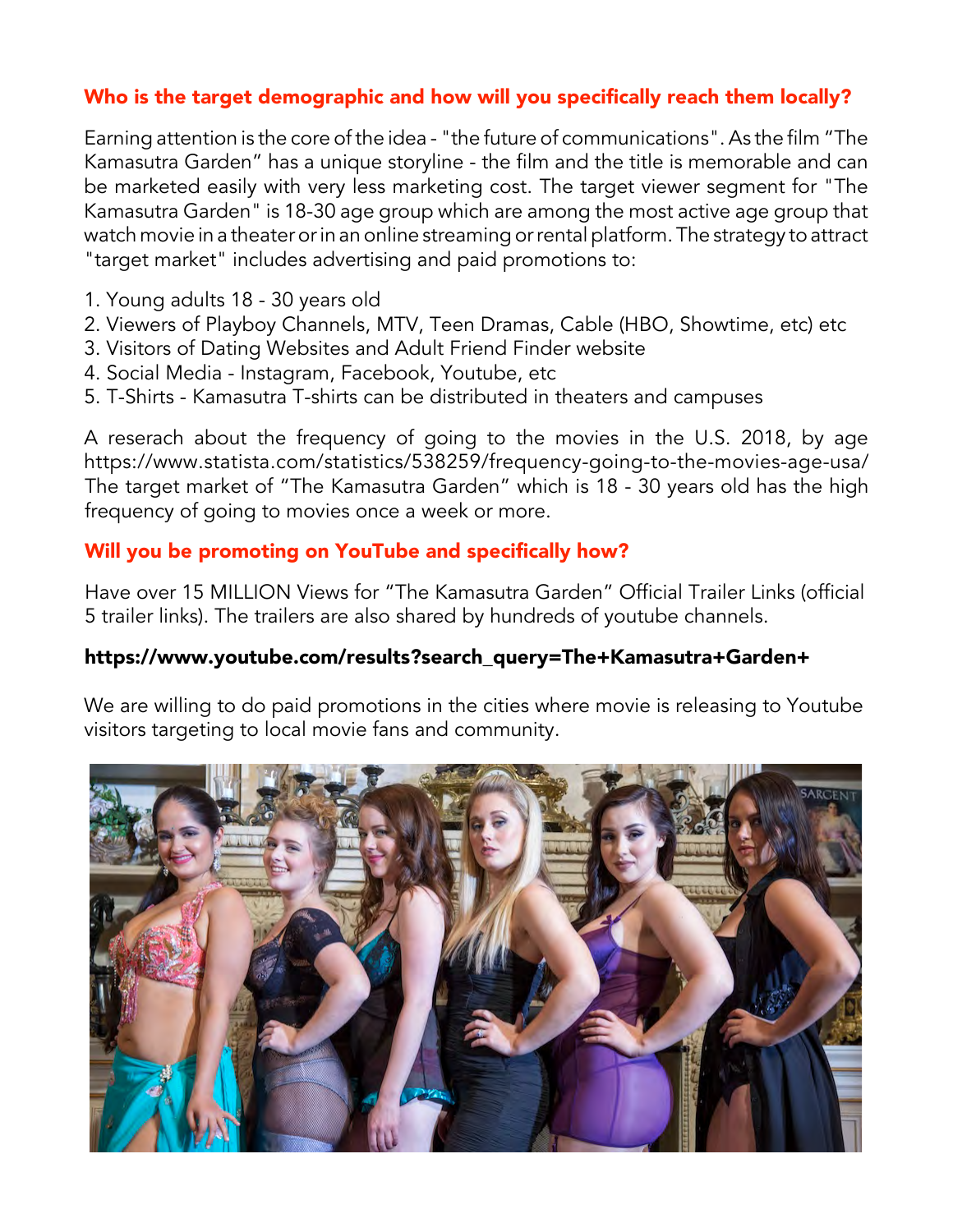# What specific grassroots promotions will be executed?

The specific grass root promotion strategy includes targeting:

Specific Movie Theaters - We can arrange the swami character and the beautiful and sexy girls of the film to attend the movie theaters where the film is releasing (as their character in costumes) for promoting to local viewers.

College Campuses - We can arrange beautiful models to distribute film brochures and posters in college campuses, near the theaters in the city we are scheduled to release, etc (which is a low cost promotion strategy and very innovative)

Tourist Locations / Events (Pride Events / Film Festivals / Special Screenings, etc) : Actors in their film costumes to distribute posters, T-shirts, etc

### Will you be using social media and specifically how (please send social media calendar)?

Have over 250,000 followers for "The Kamasutra Garden" Official Facebook Page https://www.facebook.com/thekamasutragarden/

Filmmaker Facebook Page (Riju R. Sam - Writer, Director, Editor) has over 21,000 followers.Also we manage many social media groups - Film Investors Guild Group 11,207 members, Hollywood Talents Network, Media Networking, etc with combined around 10,000 members.

Also have LINKEDIN contacts including 10,000 journalists, media professionals, film production companies, etc

Mailing Lists - Have a news media and film industry mailing lists with over 35,000 film industry professionals, jouranlists and film companies.

We are willing to do paid promotions to social media websites in the cities where movie is releasing by advertising to local movie fans in the 18 - 30 age group.



T-Shirt - William T-Shirt - Girls T-Shirt - Tara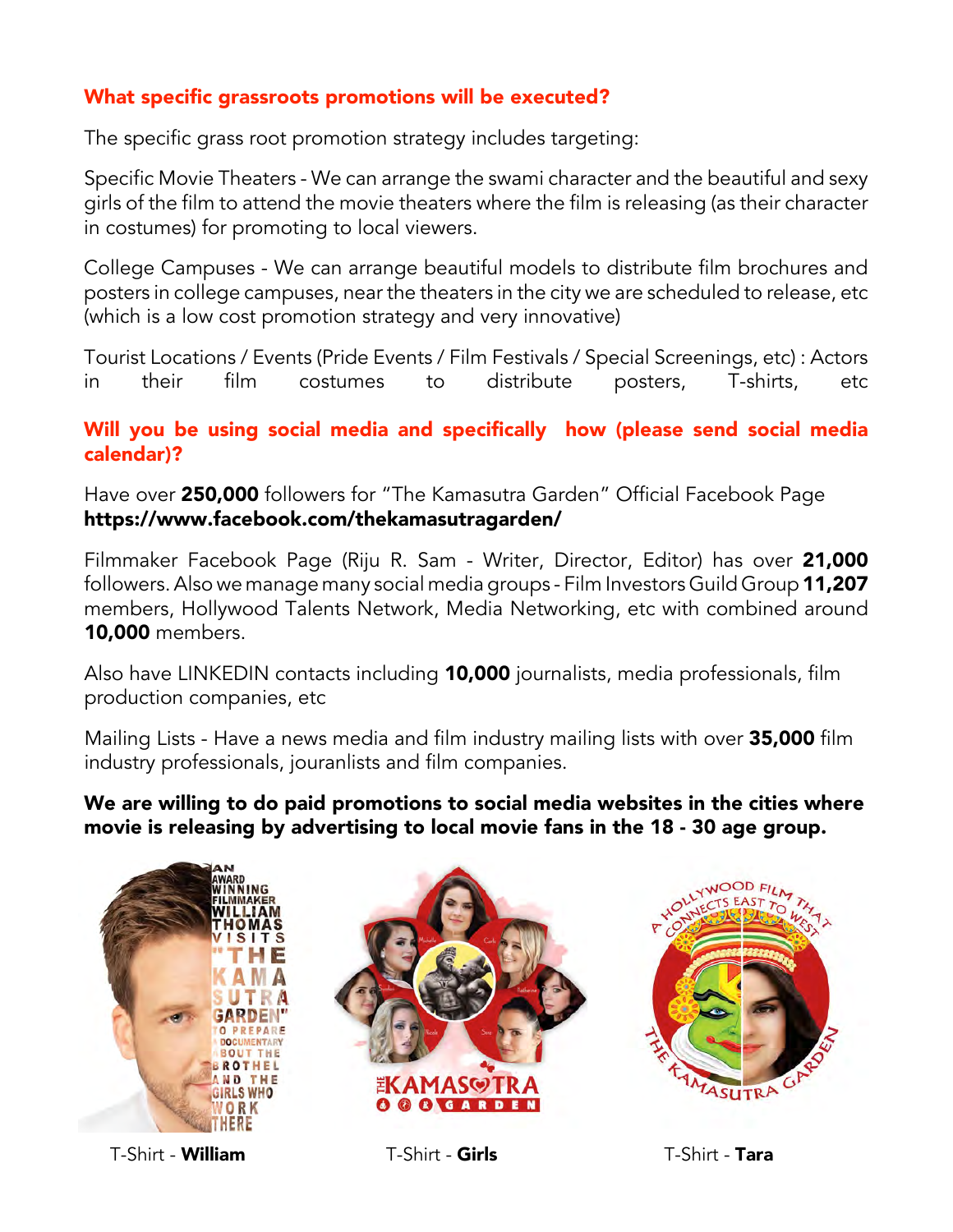## Will talent be involved in promotions and specifically how?

YES, the Actors will involve in the screenings and also promote the film in the theaters or cities the film is releasing. Please let us know the dates and the specific marketing support needed so we can develop a marketing campaign or strategy. We can arrange the swami character and the beautiful and sexy girls to attend the movie theaters where the film is releasing (as their character in costumes)

## Will you be promoting on blogs, which blogs and specifically how?

The feature film has received hundreds of writeups in Blogs and Online pages

https://www.google.com/search?q=the+kamasutra +garden&rlz=1C5CHFA\_enUS727US727&source=lnms&sa=X&ved=0ahUKEwjT\_\_\_4gf fbAhULSK0KHdeRAO8Q\_AUICSgA&biw=1057&bih=671&dpr=1

We are willing to do paid promotions to websites and blogs in the cities where movie is releasing and will promote to local movie fans in the 18 - 30 age group.

### Will you be promoting in magazines and specifically how? Will you have local TV/Newspaper buys?

We can discuss with Producers to develop a marketing strategy. Please let us know the specific marketing support needed so we can develop a marketing campaign or concept.

As with success of Black Panther, 50 Shades of Grey and Slum Dog Millionaire it is very evident that viewers wants a change and to watch stories from around the world (out of the Hollywood's traditional concepts).

VIMEO - High Resolution Trailer Links Trailer 1 - Un Censored (International) - https://vimeo.com/220278596 Trailer 2 - Censored (India) - https://vimeo.com/221206968

Posters, 5 Song Tracks, Promo Clips, is available online at https://www.kamasutragarden.com/distribute

### Please support Independent Filmmaking - Please support Fresh Talents

Please support the feature film "The Kamasutra Garden" as it is the perfect synthesis of ART and COMMERCE. Your support for independent filmmaking will help develop progressive, intelligent, diverse, and artist focused films. Most of the actors that worked in "The Kamasutra Garden" are film school graduates, with great artistic interest and creative passion. We found these hidden talents after conducting 9 auditions in 5 cities (3 states - California, Florida, Atlanta). Our future projects will also be focused on giving opportunities to "new and deserving talents". Please help and support us so we support the dreams of future generation of artists.